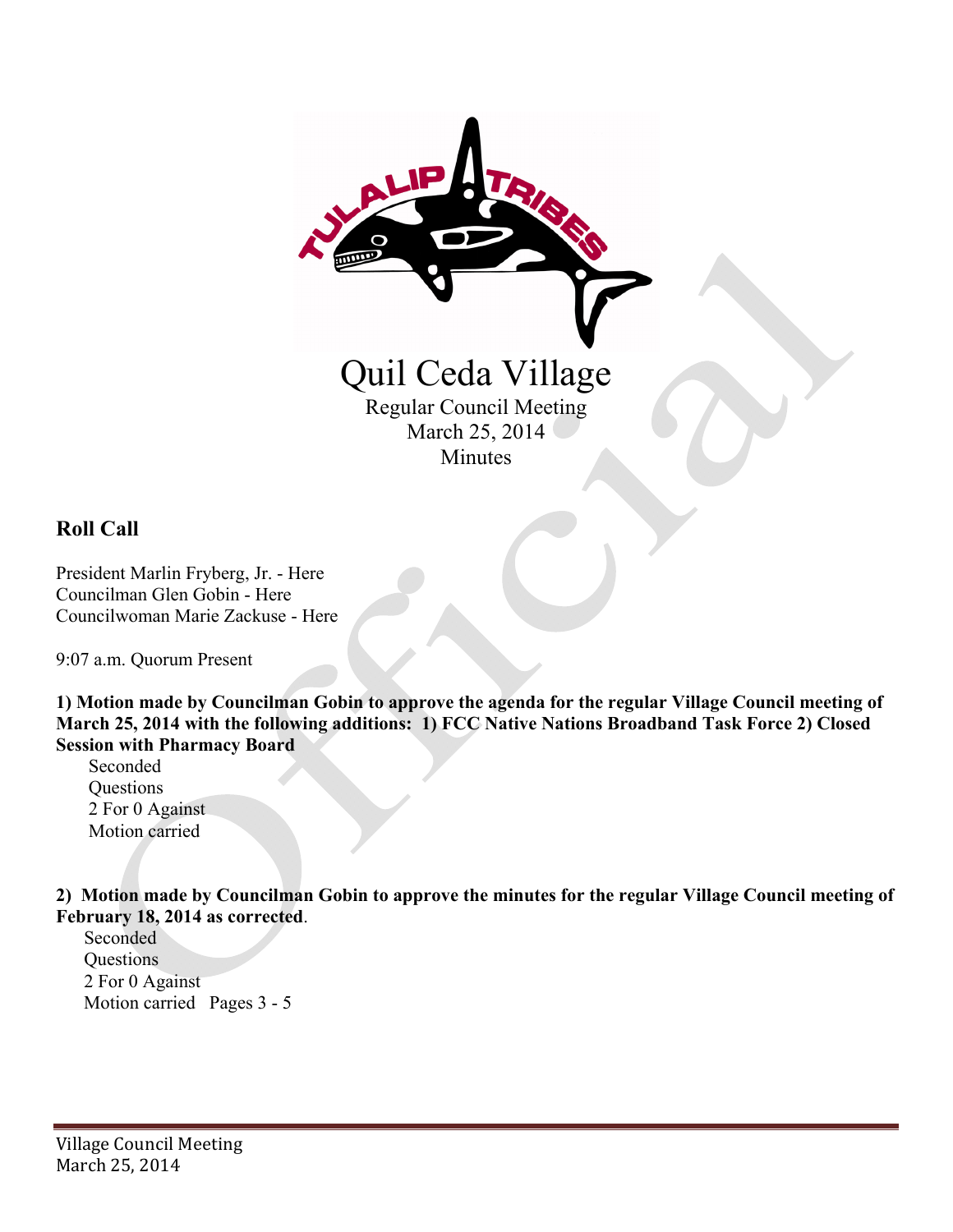# **Tulalip Police Report**

Postponed - Acting Chief Echevarria is on a call and may arrive later.

#### **3)** Tulalip Police February Report

Discussion: Interim Chief Echevarria; President Fryberg; Howard Brown; Chuck James; Nina Reece; Les Parks Chief would like to invite everyone to come out on April 12 to support the MS Walk. Discussion on the statistics in the packet. Homelessness is being taken seriously and contact is being made regularly and making it as difficult as possible for anyone to loiter within the Village. Public Safety Answering Point is a 911 dispatch service. SnoPac is primary and Tulalip is secondary. Changes have been made to the service and Tulalip has better infrastructure in place to reduce the overall cost of providing this service.

The Chief is working on staffing and training of officers. The MOU is in place the contract has not been approved, yet. The contract needs to be completed and the manpower needs to be hired. Council would like to have a map of a homeless encampment.

## **Finance Report**

#### **4)** Year to Date Budget Report

Discussion: Sarah Johnson; Councilman Gobin; Les Parks; Nina Reece; Patti Gobin The budget information has been updated to reflect the breakdown of revenue. Tax Revenue usually takes two months to come in from the businesses after it is collected. Revenue was \$1.1 million higher and a savings of \$1.3 million for the 2013 budget. Finance will compare two years for comparison and they will begin reporting the estimated tax revenue for the month from the businesses. Suggestion was made to add notes to the bottom of the reports. Where does the increase in tax revenue go? It is in the general fund for unspent funds.

**5**) 2013 Year End Budget Report Discussion: Sarah Johnson;

### **General Manager**

6) Contracts – Architect – Tulalip Liquor Store Discussion: Nick Gobin Contract is for Helix (FYI) to do design renovations. The contract is under \$50,000.

## **Enterprises**

**7)** Credit Card for Liquor Store Discussion: Move the existing credit card to Nina Reece

**8)** C-Store Update

FCC Continuation of this program. Please bring the information back to the Tulalip Board of Directors with a deadline of May 15.